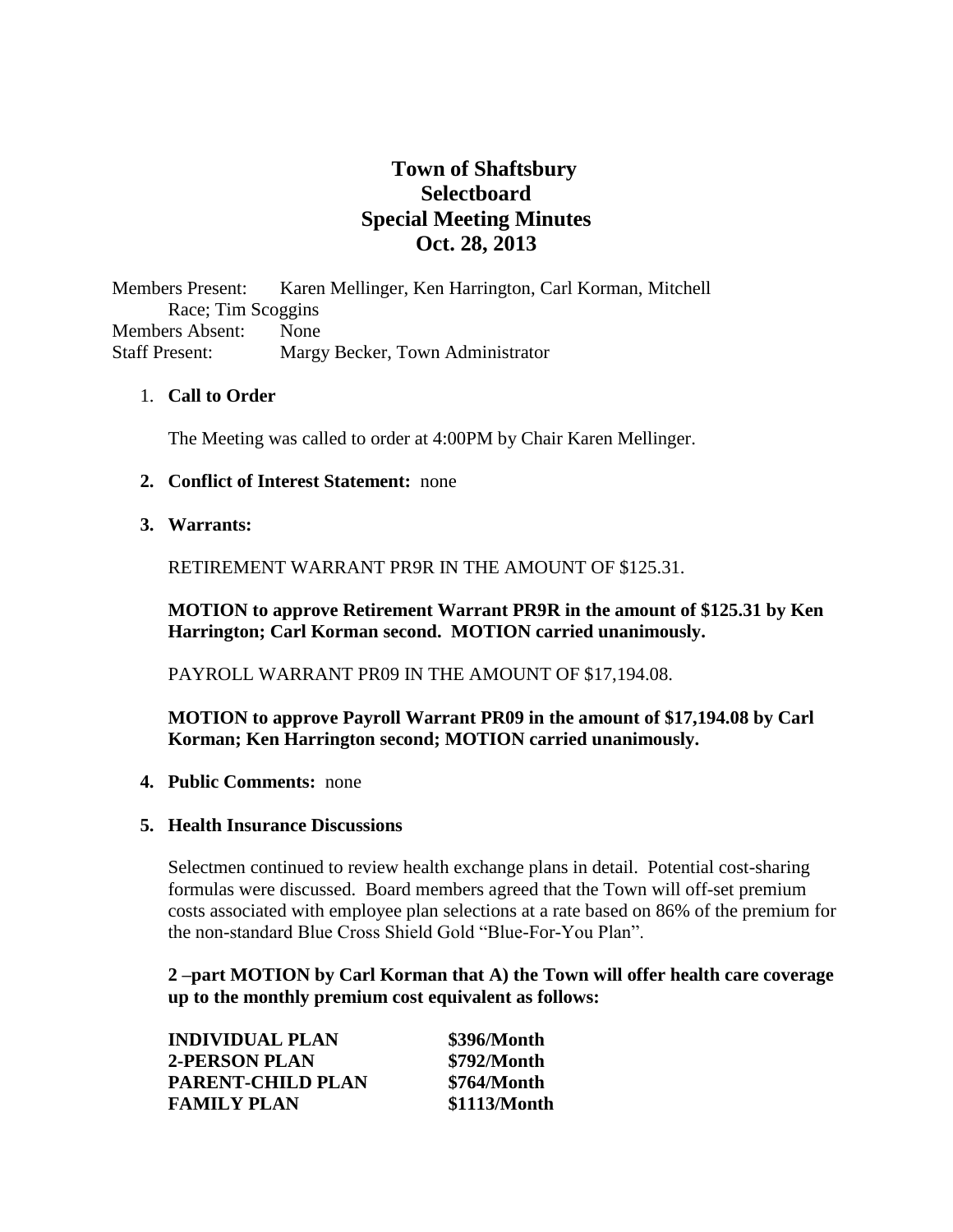**And B) in addition the Town intends to establish a Health Reimbursement Arrangement up to the following amounts:**

| <b>SINGLE PLAN</b> | \$2,000 |
|--------------------|---------|
| 2-PERSON PLAN      | \$4,000 |
| PARENT-CHILD PLAN  | \$4,000 |
| <b>FAMILY PLAN</b> | \$4,000 |

**Mitch Race seconded the MOTION.**

Tim Scoggins made the **MOTION to amend the MOTION to be A) the Town will offer health care coverage up to** *86% of the VT Health Connect's BCBS Gold "Blue For You" Plan***, with the monthly premium cost equivalents as follows:**

| <b>INDIVIDUAL PLAN</b>   | \$396/Month  |
|--------------------------|--------------|
| <b>2-PERSON PLAN</b>     | \$792/Month  |
| <b>PARENT-CHILD PLAN</b> | \$764/Month  |
| <b>FAMILY PLAN</b>       | \$1113/Month |

**And B) in addition the Town intends to establish a Health Reimbursement Arrangement up to the following amounts:**

| <b>SINGLE PLAN</b> | \$2,000 |
|--------------------|---------|
| 2-PERSON PLAN      | \$4,000 |
| PARENT-CHILD PLAN  | \$4,000 |
| <b>FAMILY PLAN</b> | \$4,000 |

#### **Mitch Race seconded.**

Discussions followed on the merit of more specific language. The Chair called the question.

## **ACTION on Amendment: 3 in favor; 2 opposed (Korman, Harrington). The MOTION to amend the original motion carried.**

# **ACTION on Amended MOTION**: **5-0 carried unanimously.**

The Board briefly discussed whether there was merit in steering employees to one carrier or another. It was noted that Blue Cross Blue Shield offers administration of HRA's at no cost.

**MOTION by Tim Scoggins to select Blue Cross Blue Shield as the carrier of choice. Mitch Race seconded. The MOTION carried unanimously.**